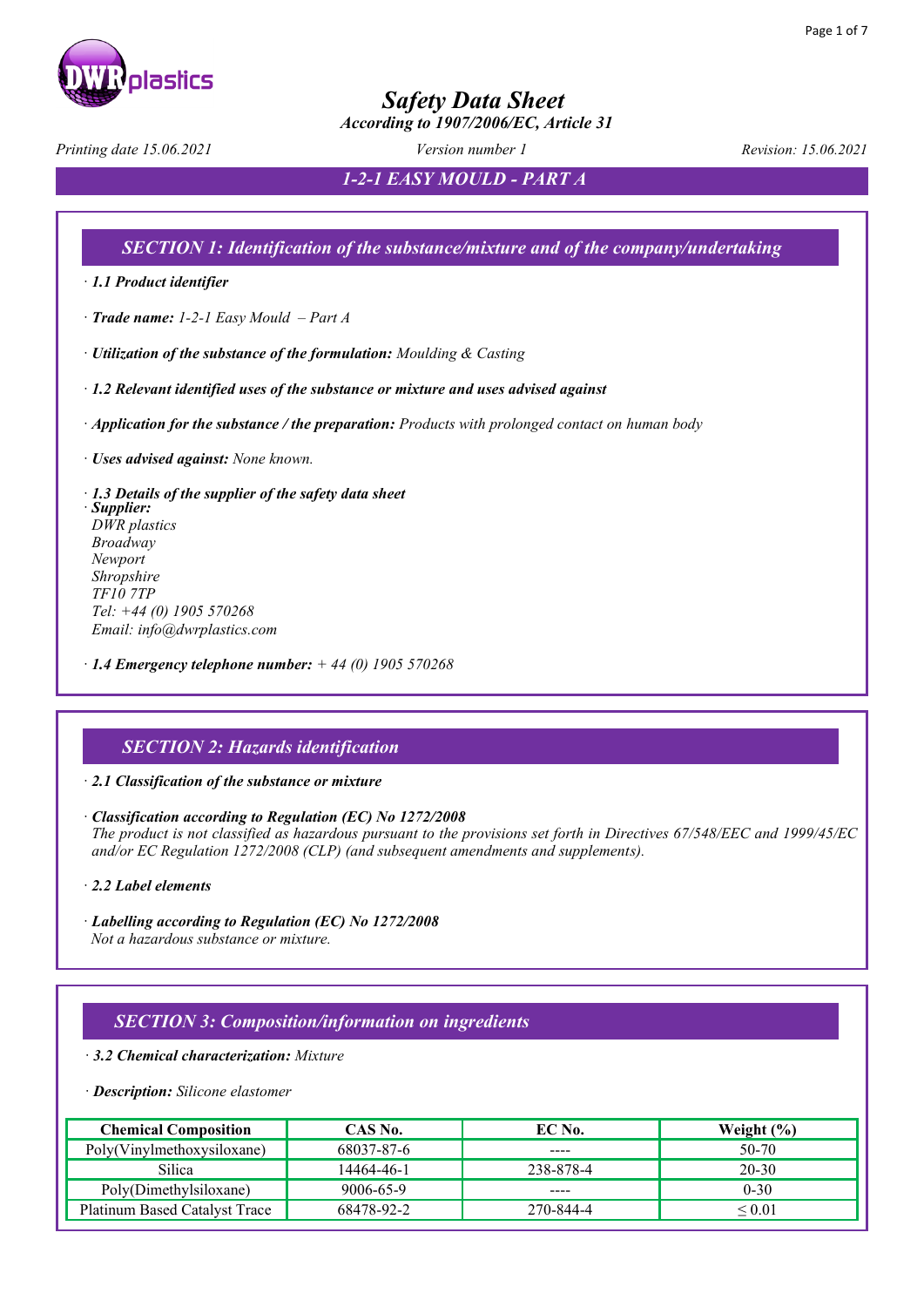

 *According to 1907/2006/EC, Article 31*

*Printing date 15.06.2021 Version number 1 Revision: 15.06.2021*

*1-2-1 EASY MOULD - PART A*

### *SECTION 4: First Aid Measures*

- *4.1 Description of first aid measures*
- · *General Information: Normal use does not require special measures.*
- · *Eye Contact: Flush eyes with plenty of water. If irritation persists, seek medical attention.*
- · *Skin Contact: If irritation occurs remove contaminated clothing and shoes. Immediately wash with water and soap and rinse thoroughly. If irritation persists, seek medical attention.*
- · *If Inhaled: Remove to fresh air. Get medical attention.*
- · *Ingestion: Rinse mouth thoroughly with water. Do not induce vomiting unless instructed by a physician. Never give anything by mouth to an unconscious person.*
- · *4.2 Most important symptoms and effects, both acute and delayed: No further relevant information available.*
- · *4.3 Indication of any immediate medical attention and special treatment needed: No further relevant information available.*

### *SECTION 5: Firefighting measures*

- · *5.1 Extinguishing media*
- · *Suitable extinguishing agents: CO2, powder or water spray. Fight larger fires with water spray or alcohol resistant foam.*
- · *Unsuitable extinguishing agents: None known.*
- · *5.2 Special hazards arising from the substance or mixture*
- · *Specific hazards during firefighting: Exposure to combustion products may be a hazard to health.*
- · *Hazardous combustion products: In case of fire, the following can be released: Carbon oxide and silicone oxides.*
- · *5.3 Advice for firefighters*
- · *Protective equipment: Wear self-contained respiratory protective device. Wear fully protective impervious suit.*

### *SECTION 6: Accidental release measures*

- · *6.1 Personal precautions, protective equipment and emergency procedures: Use personal protective equipment. Follow safe handling advice and personal protective equipment recommendations.*
- · *6.2 Environmental precautions: Discharge into the environment must be avoided. Do not allow to enter sewers/ surface or ground water. Prevent further leakage or spillage if safe to do so.*
- · *6.3 Methods and material for containment and cleaning up: Absorb with liquid-binding material (sand, diatomite, acid binders, universal binders, sawdust). Dispose contaminated material as waste according to item 13.*

(Contd. on page 3)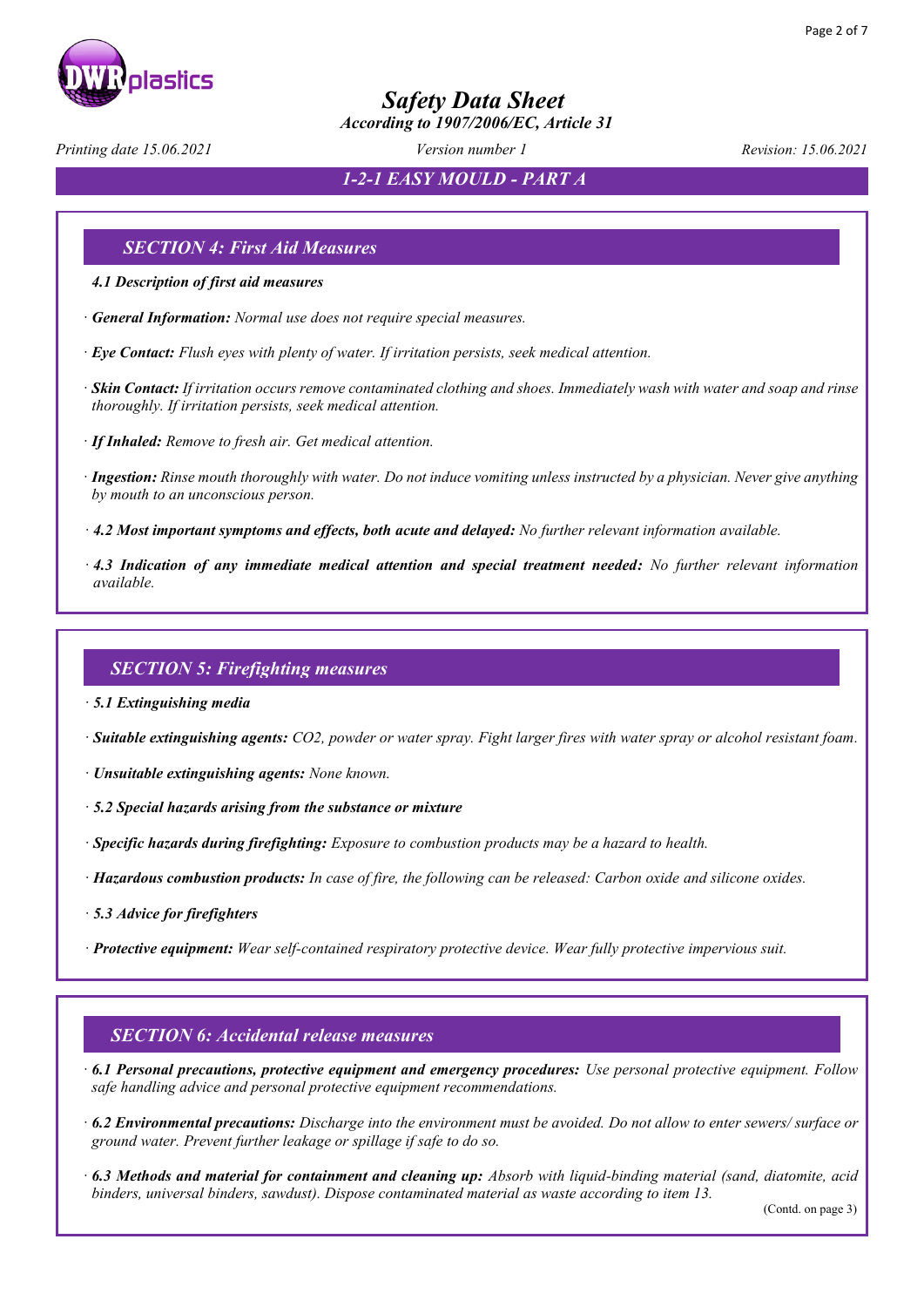

 *According to 1907/2006/EC, Article 31*

*Printing date 15.06.2021 Version number 1 Revision: 15.06.2021*

*1-2-1 EASY MOULD - PART A*

· *6.4 Reference to other sections* 

*See Section 7 for information on safe handling. See Section 8 for information on personal protection equipment. See Section 13 for disposal information.* 

### *SECTION 7: Handling and storage*

· *7.1 Precautions for safe handling*

- · *Technical measures: See Engineering measures under EXPOSURE CONTROLS/PERSONAL PROTECTION section.*
- · *Local/Total ventilation: Use only with adequate ventilation.*
- · *Advice on safe handling: Avoid inhalation of vapour or mist. Do not swallow. Avoid contact with eyes and prolonged or repeated contact with skin. Handle in accordance with good industrial hygiene and safety practice. Take care to prevent spills, waste and minimize release to the environment.*
- · *Hygiene measures: Ensure that eye flushing systems. When using do not eat, drink or smoke. Wash contaminated clothing before re-use.*
- · *7.2 Conditions for safe storage, including any incompatibilities*
- · *Requirements to be met by storerooms and receptacles: Keep container tightly closed and dry and storage in a good ventilated room. Storage temperature: 15 - 25 °C.*
- · *Information about storage in one common storage facility: Do not store together with oxidising and acidic materials.*
- · *Further information about storage conditions: Store in dry conditions. Protect from frost.*
- · *7.3 Specific end use(s): No further relevant information available.*

#### *SECTION 8: Exposure controls/personal protection*

- · *8.1 Control parameters: Contains no substances with occupational exposure limit values.*
- · *Additional information: The lists valid during the making were used as basis.*
- · *8.2 Exposure controls*
- · *Personal protective equipment:*
- · *General protective and hygienic measures: The usual precautionary measures are to be adhered to when handling chemicals.*
- · *Eye protection: Safety glasses.*
- · *Skin & Body protection: Skin should be washed after contact.*
- · *Respiratory protection: Not necessary.*

*(Contd. on page 4)*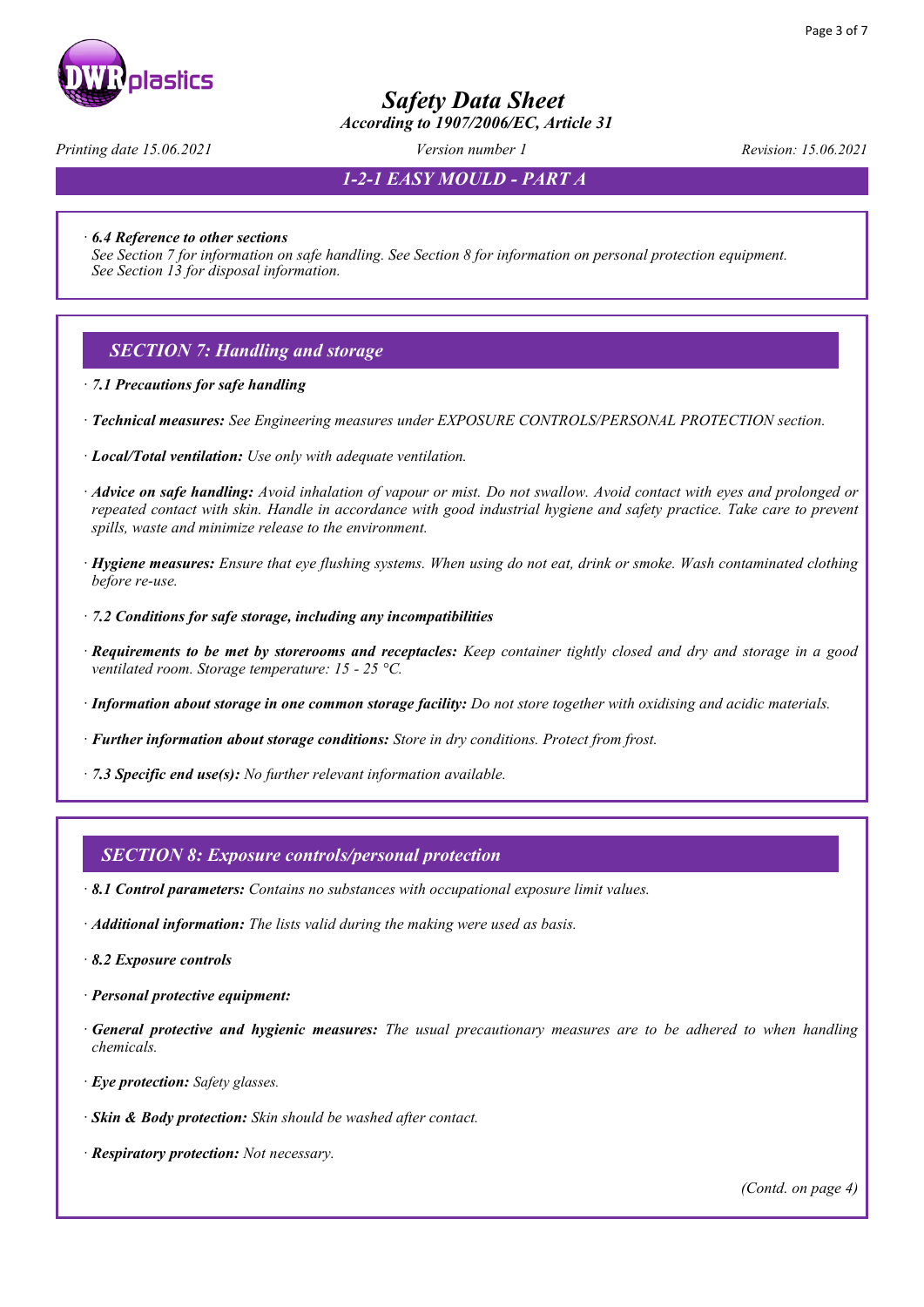

 *According to 1907/2006/EC, Article 31*

*Printing date 15.06.2021 Version number 1 Revision: 15.06.2021*

*1-2-1 EASY MOULD - PART A*

### *SECTION 9: Physical and chemical properties*

· *9.1 Information on basic physical and chemical properties*

| <b>General Information</b>                |                              |  |
|-------------------------------------------|------------------------------|--|
| · <i>Appearance</i> :                     |                              |  |
| Form:                                     | Liquid                       |  |
| Colour:                                   | Translucent                  |  |
| $\cdot$ Odour:                            | None                         |  |
| • Odour threshold:                        | Not determined               |  |
| $\cdot$ pH-value:                         |                              |  |
| <b>Melting point/Melting range:</b>       | Not applicable               |  |
| <b>Boiling point/Boiling range:</b>       | Not determined               |  |
| · Flash point:                            | $100^{\circ}$ C (Closed cup) |  |
| · Flammability (solid, gaseous):          | Non-flammable                |  |
| · Ignition temperature:                   | Not determined               |  |
| · Decomposition temperature:              | Not determined               |  |
| · Self-igniting:                          | Not determined               |  |
| · Danger of explosion:                    | Not determined               |  |
| · Explosion limits:                       |                              |  |
| Lower:                                    | Not determined               |  |
| <b>Upper:</b>                             | Not determined               |  |
| · Vapour pressure:                        | Not determined               |  |
| $\cdot$ Density at 20 °C:                 | Not determined               |  |
| Relative density                          | Not determined               |  |
| · Vapour density                          | Not determined               |  |
| $\cdot$ Evaporation rate                  | Not determined               |  |
| · Solubility in / Miscibility with water: | Hardly soluble in water      |  |
| · Viscosity:                              | Not determined               |  |
| · Solvent content:                        |                              |  |
| Organic solvents:                         | None                         |  |
| $VOC$ (EC)                                | None                         |  |

 *· 9.2 Other information: No further relevant information available.*

### *SECTION 10: Stability and reactivity*

· *10.1 Reactivity: Not classifies as a reactivity hazard.*

· *10.2 Chemical stability: Stable.*

· *Thermal decomposition / conditions to be avoided: No decomposition if used according to specifications.*

· *10.3 Possibility of hazardous reactions No dangerous reactions known.*

· *10.4 Conditions to avoid: Flames, sparks and other sources of ignition, incompatible materials.*

· *10.5 Incompatible materials: Strong oxidizing agents.*

· *10.6 Hazardous decomposition products: Carbon dioxide and silicone oxide. (Contd. on page 5)*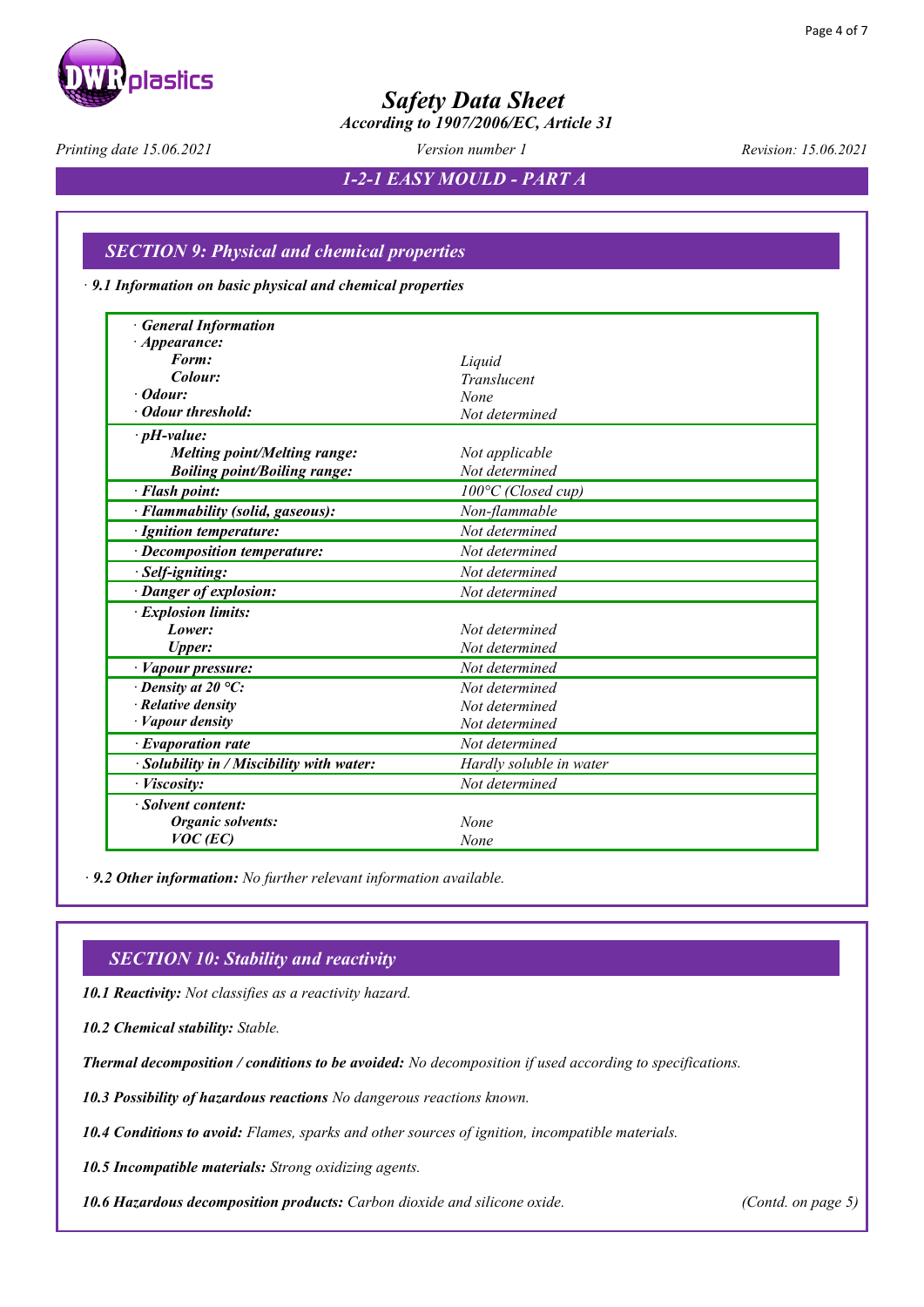

 *According to 1907/2006/EC, Article 31*

*Printing date 15.06.2021 Version number 1 Revision: 15.06.2021*

*1-2-1 EASY MOULD - PART A*

### *SECTION 11: Toxicological information*

· *11.1 Information on toxicological effects*

- · *Information on likely routes of exposure: Inhalation, skin contact, ingestion, eye contact.*
- · *Acute toxicity Based on available data, the classification criteria are not met.*
- · *Skin corrosion/irritation: Based on available data, the classification criteria are not met.*
- · *Serious eye damage/irritation: Based on available data, the classification criteria are not met.*
- · *Respiratory or skin sensitisation: Based on available data, the classification criteria are not met.*
- · *CMR effects (carcinogenicity, mutagenicity and toxicity for reproduction): Based on available data, the classification criteria are not met.*
- · *Germ cell mutagenicity: Based on available data, the classification criteria are not met.*
- · *Carcinogenicity: Based on available data, the classification criteria are not met.*
- · *Reproductive toxicity: Based on available data, the classification criteria are not met.*
- · *STOT-single exposure: Based on available data, the classification criteria are not met.*
- · *STOT-repeated exposure: Based on available data, the classification criteria are not met.*
- · *Aspiration hazard: Based on available data, the classification criteria are not met.*
- · *Potential health effects:*
- · *Inhalation: None.*
- · *Ingestion: None.*
- · *Skin: None.*
- · *Eyes: None.*

### *SECTION 12: Ecological information*

- · *12.1 Toxicity*
- · *12.2 Persistence and degradability: No further relevant information available.*
- · *12.3 Bio accumulative potential: No further relevant information available.*
- · *12.4 Mobility in soil: No further relevant information available.*
- · *12.5 Results of PBT and vPvB assessment*
- · *PBT: Not applicable.*
- · *vPvB: Not applicable.*
- · *12.6 Other adverse effects: No further relevant information available.*

*(Contd. on page 6)*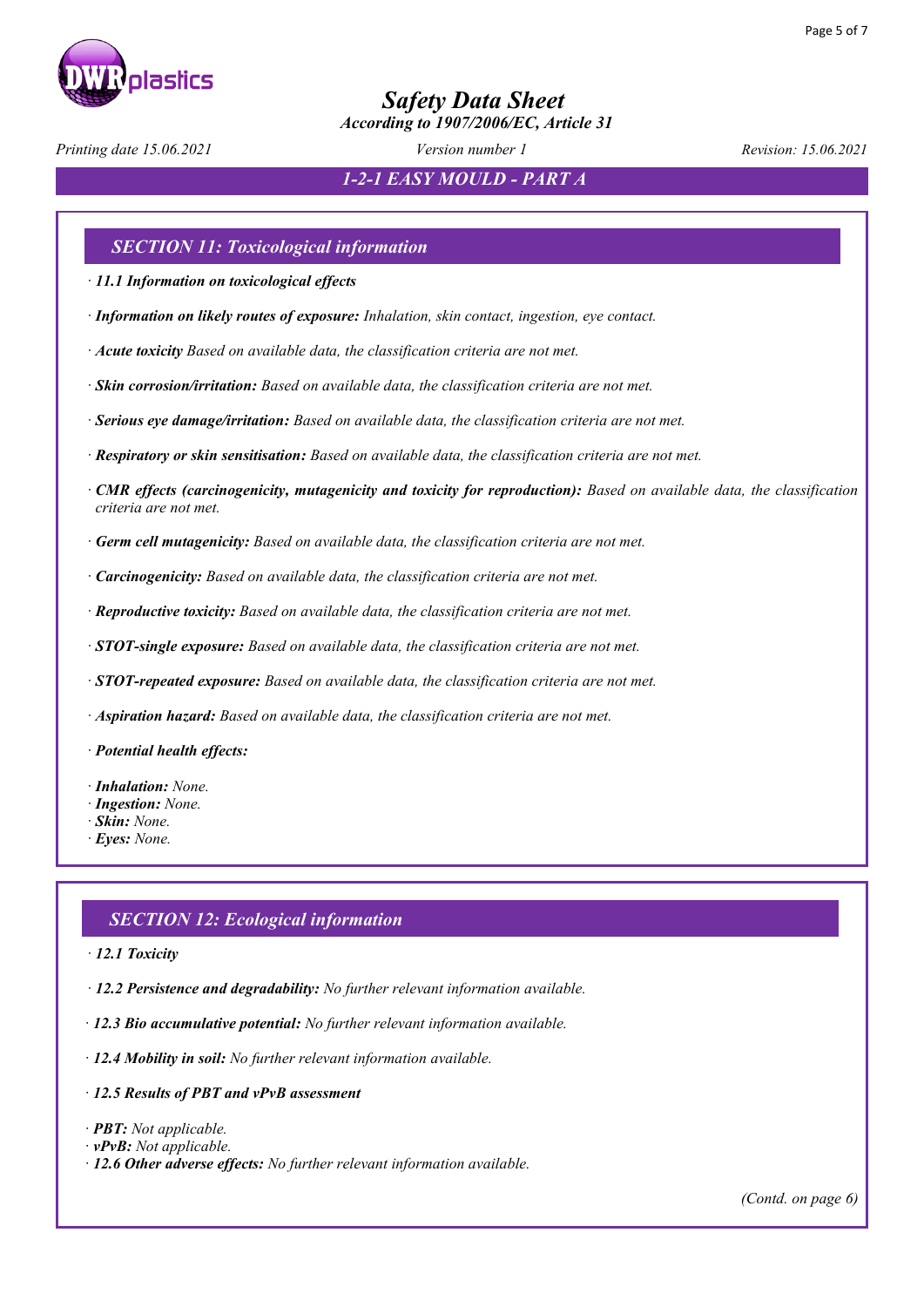

 *According to 1907/2006/EC, Article 31*

*Printing date 15.06.2021 Version number 1 Revision: 15.06.2021*

*1-2-1 EASY MOULD - PART A*

### *SECTION 13: Disposal considerations*

· *13.1 Waste treatment methods* 

· *Recommendation: Dispose of in accordance to local to the regulations pertaining to the disposal of waste.* 

· *Uncleaned packaging: Empty containers should be taken to an approved waste handling site for recycling or disposal.*

| <b>SECTION 14: Transport information</b>                         |                 |
|------------------------------------------------------------------|-----------------|
| $\cdot$ 14.1 UN-Number                                           |                 |
| ADR, ADN, IMDG, IATA                                             | Void            |
| $\cdot$ 14.2 UN proper shipping name                             |                 |
| ADR, ADN, IMDG, IATA                                             | Void            |
| $\cdot$ 14.3 Transport hazard class(es)                          |                 |
| · ADR, ADN, IMDG, IATA                                           |                 |
| $\cdot$ Class                                                    | Void            |
| 14.4 Packing group<br>ADR, IMDG, IATA                            | Void            |
|                                                                  |                 |
| $\cdot$ 14.5 Environmental hazards:<br>$\cdot$ Marine pollutant: | $N\!o$          |
| $\cdot$ 14.6 Special precautions for user                        | Not applicable. |
| $\cdot$ 14.7 Transport in bulk according to Annex II of          |                 |
| <b>Marpol and the IBC Code</b>                                   | Not applicable. |
| · UN "Model Regulation":                                         | Void            |

### *SECTION 15: Regulatory information*

· *15.1 Safety, health and environmental regulations/legislation specific for the substance or mixture* 

· *Labelling according to Regulation (EC) No 1272/2008 The product is classified and labelled according to the CLP regulation.* 

· *Hazard pictograms: Not applicable.* 

· *Signal word: Not applicable.*

· *Hazard statements: Not applicable.*

· *Precautionary statements Not applicable.*

*(Contd. on page 7)*